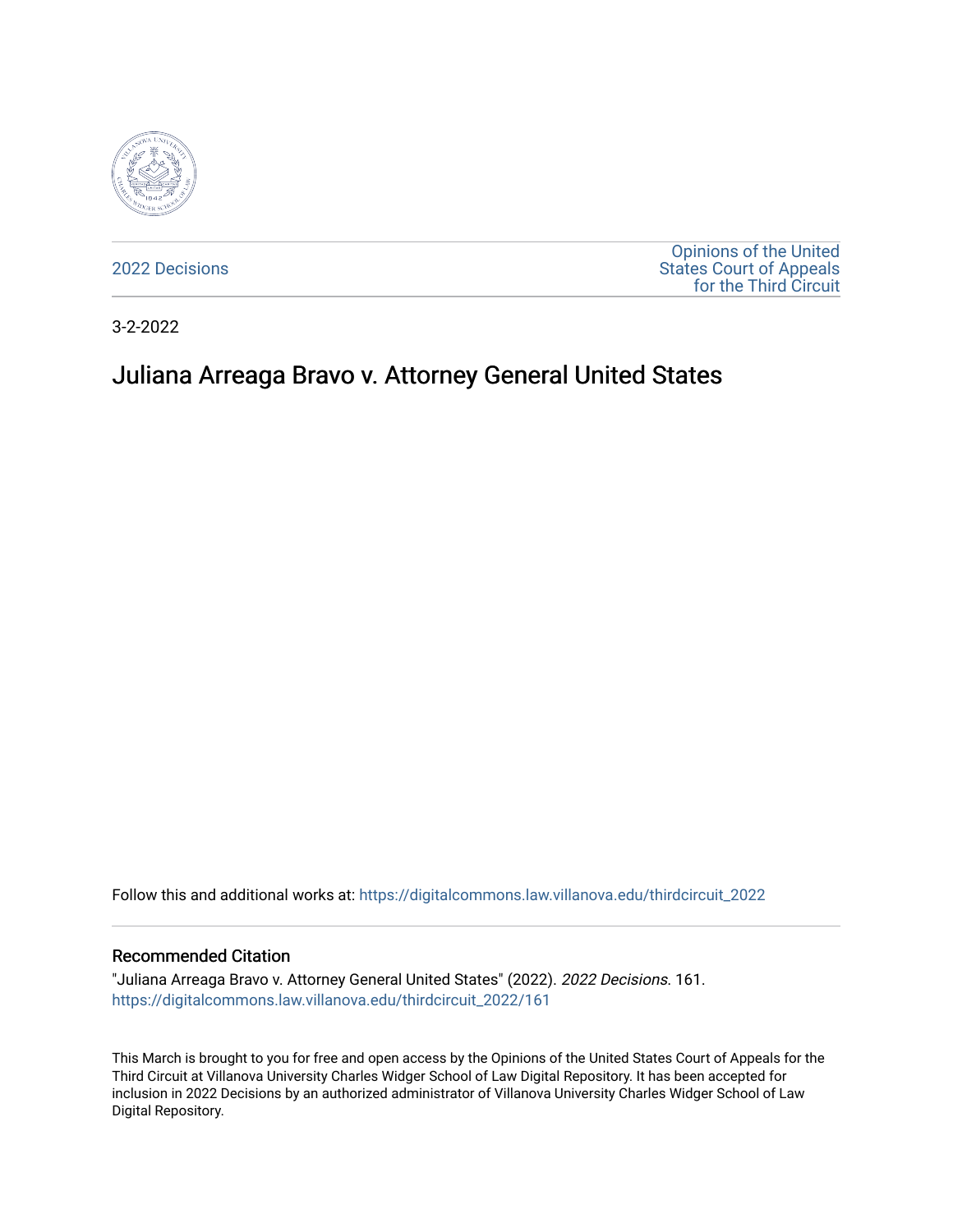# **PRECEDENTIAL**

UNITED STATES COURT OF APPEALS FOR THE THIRD CIRCUIT

No. 20-3300

JULIANA MARTIREZ ARREAGA BRAVO, Petitioner

v.

ATTORNEY GENERAL UNITED STATES OF AMERICA  $\mathcal{L}_\text{max}$ 

> On Petition for Review of a Decision And Order of the Board of Immigration Appeals (BIA-1: A209-004-970) Immigration Judge: Dinesh C. Verma

Submitted Under Third Circuit L.A.R. 34.1(a) July 13, 2021

Before: MCKEE, GREENAWAY, JR., and RESTREPO, *Circuit Judges*

(Filed: March 2, 2022)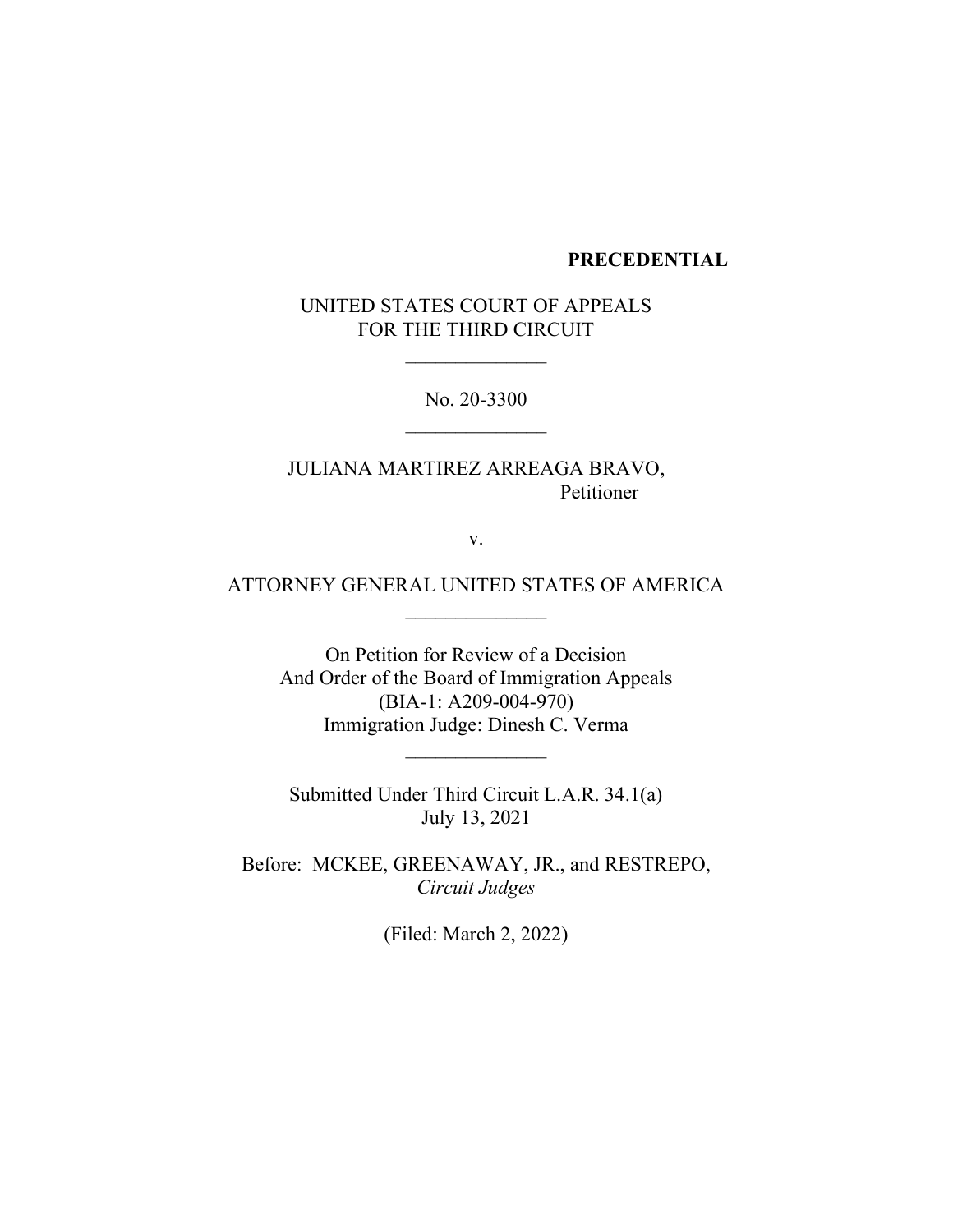# OPINION

 $\mathcal{L}$  , we have the set of  $\mathcal{L}$ 

Brett A. Tarver Troutman Pepper 600 Peachtree Street, N.E. Suite 2500, Bank of America Plaza Atlanta, GA 30308

Anthony C. Vale Troutman Pepper Hamilton Sanders 3000 Two Logan Square 18th and Arch Streets Philadelphia, PA 19103 *Attorneys for Petitioner*

Merrick Garland, Attorney General Lindsay Marshall Jeffrey R. Meyer United States Department of Justice Office of Immigration Litigation P.O. Box 878 Ben Franklin Station Washington, DC 20044 *Attorneys for Respondent*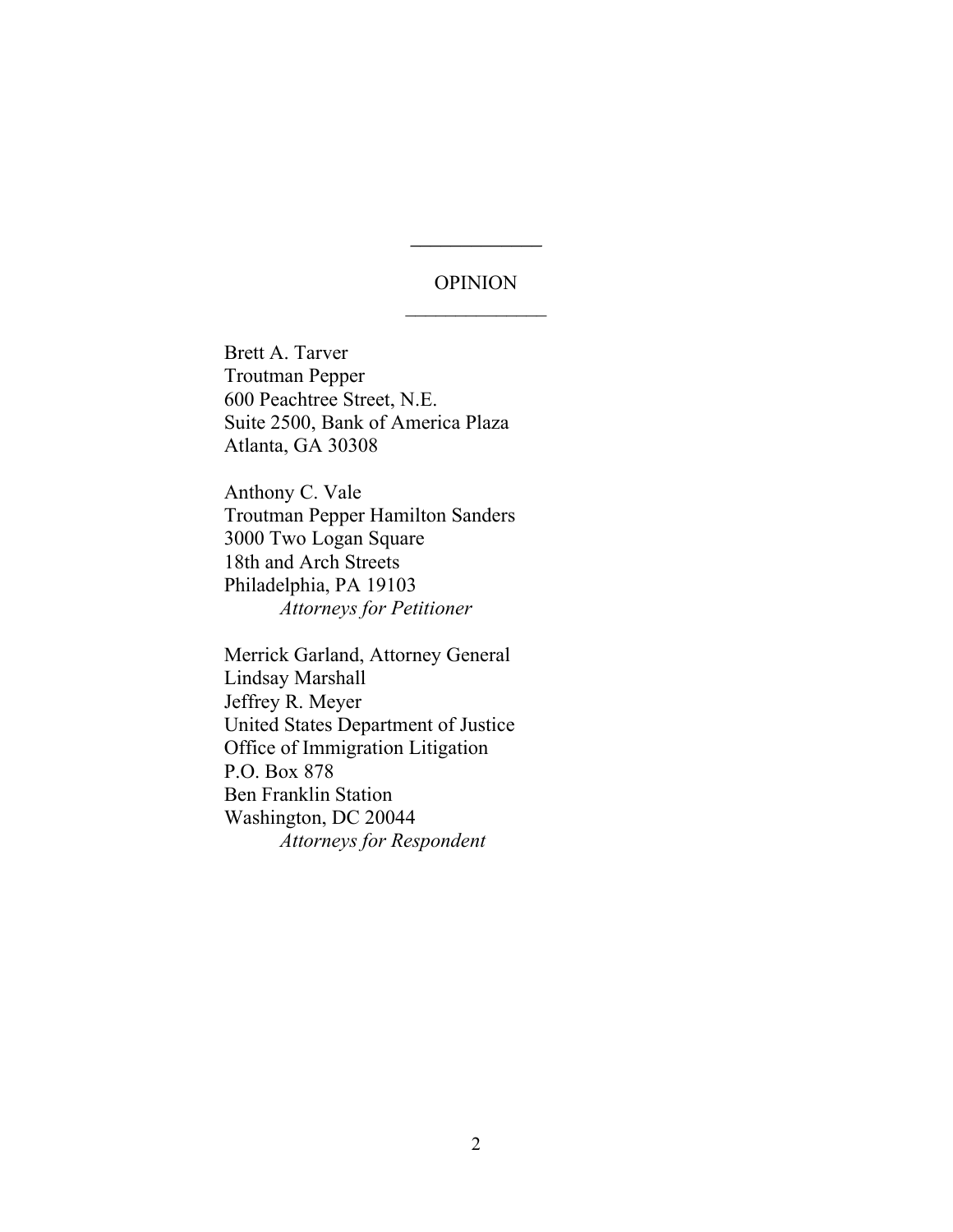# GREENAWAY, JR., *Circuit Judge*.

When an Immigration Judge ("IJ") makes findings of fact in relation to an individual's petition for relief under the Convention Against Torture ("CAT"), the Board of Immigration Appeals ("BIA"), in reviewing the IJ's decision, must defer to the IJ's factual findings unless they are clearly erroneous.

Here, the IJ held that Petitioner Juliana Martirez Arreaga-Bravo demonstrated that she will more likely than not experience torture if she returns to Guatemala, and that the Guatemalan government would acquiesce in such torture. The IJ thus granted her application for CAT relief and ordered withholding of removal. The Department of Homeland Security appealed, and the BIA reversed instituting a removal order. In coming to its conclusion, the BIA explained that it was not "sufficiently persuade[d]" that Arreaga-Bravo faces a particularized risk of torture and that it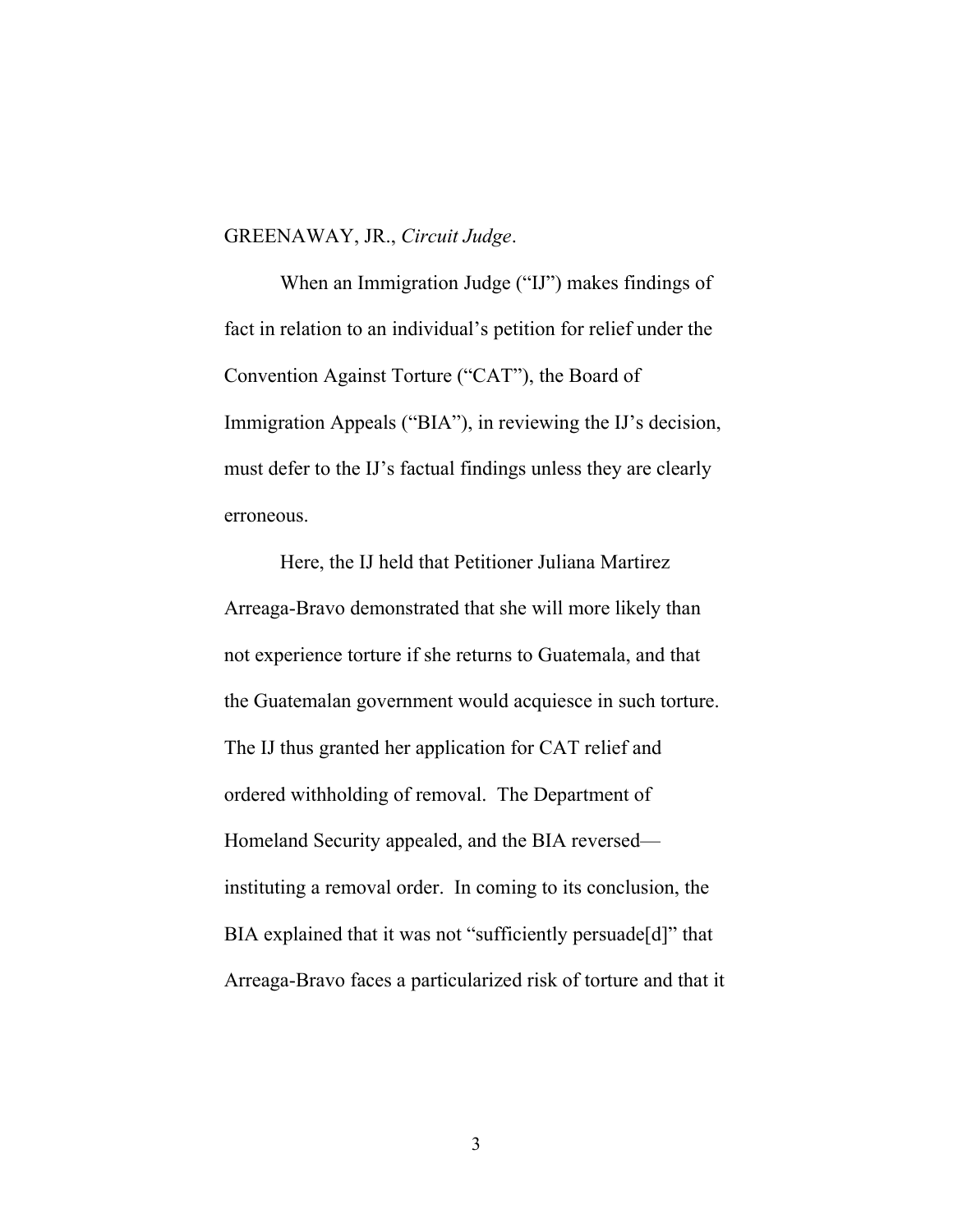was "unable to agree" with the IJ's conclusions. A.R. 5. Rather than defer to the IJ's factual findings and review for clear error, the BIA inserted itself into the factfinder role and disagreed with the IJ's weighing of the evidence. This was error. As a result, we will vacate the BIA's final order of removal and remand for further proceedings consistent with this opinion.

# **I. BACKGROUND**

Arreaga-Bravo is a thirty-one-year-old woman from Tacana, Guatemala. She arrived in the United States in May 2016. Shortly after entering the country, the Department of Homeland Security began removal proceedings by issuing a Notice to Appear ("NTA"). At a Master Calendar hearing in December 2016, Arreaga-Bravo admitted to the factual allegations in the NTA. In May 2017, she applied for asylum and withholding of removal under CAT.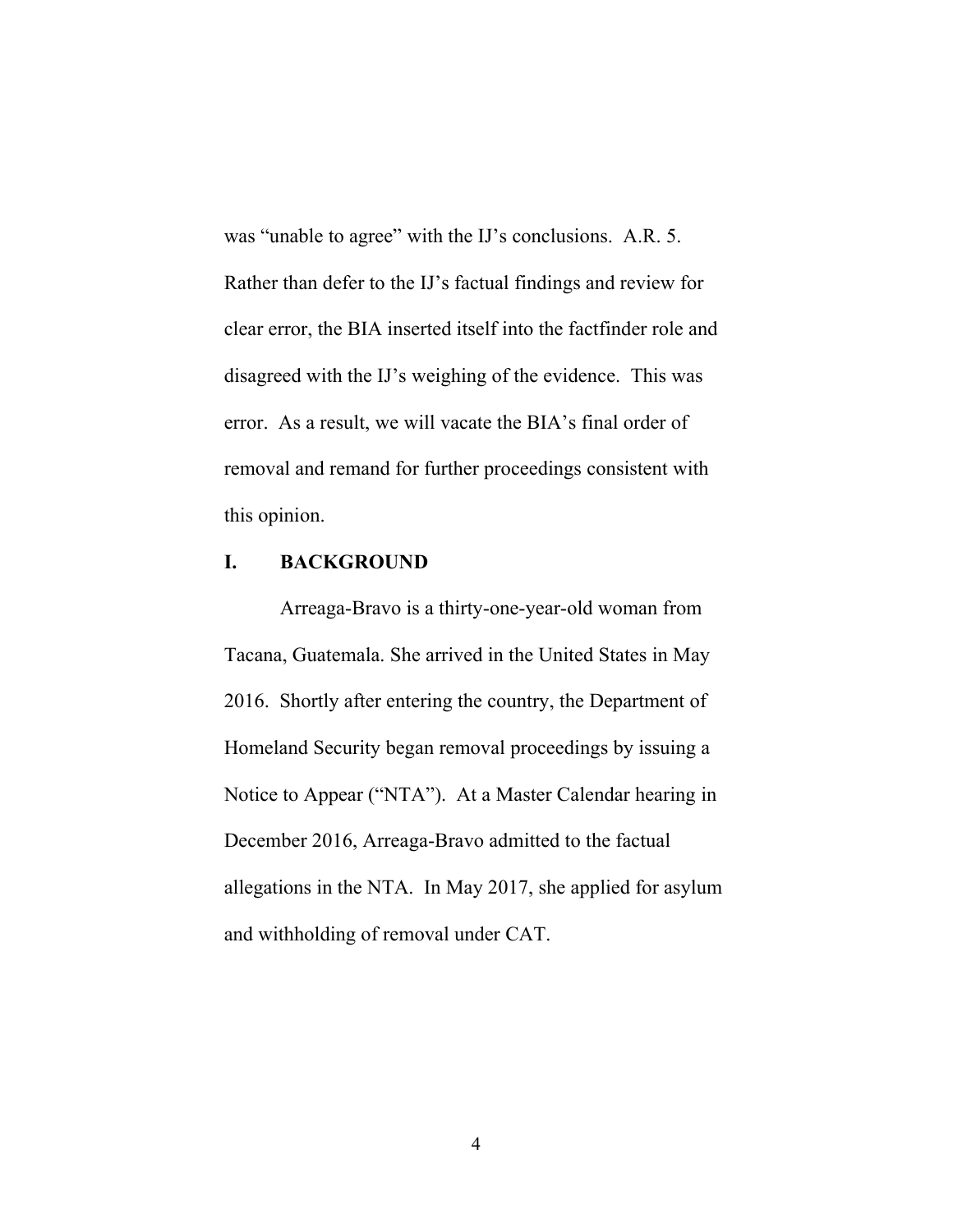Arreaga-Bravo claimed that she had fled Guatemala to escape harassment and sexual violence by the Mara 18 gang. She testified that violence against women is prevalent in Guatemala. To support this claim, she discussed the rape of her older sister, who was fifteen years old at the time of the incident. Arreaga-Bravo noted the rape was not reported to the police because the nearest police station was four hours away. After the incident, Arreaga-Bravo's family moved to a town called Amorisan. Arreaga-Bravo alleged that after moving, her youngest sister was raped by a man. Arreaga-Bravo stated that there was a police report filed, but the police never investigated the complaint further or arrested the man for rape. Arreaga-Bravo also alleged that the rapist's mother offered her family a bribe, which the family turned down and also reported to the police.

Arreaga-Bravo explained that after the incident with her younger sister, her family once again moved, this time, to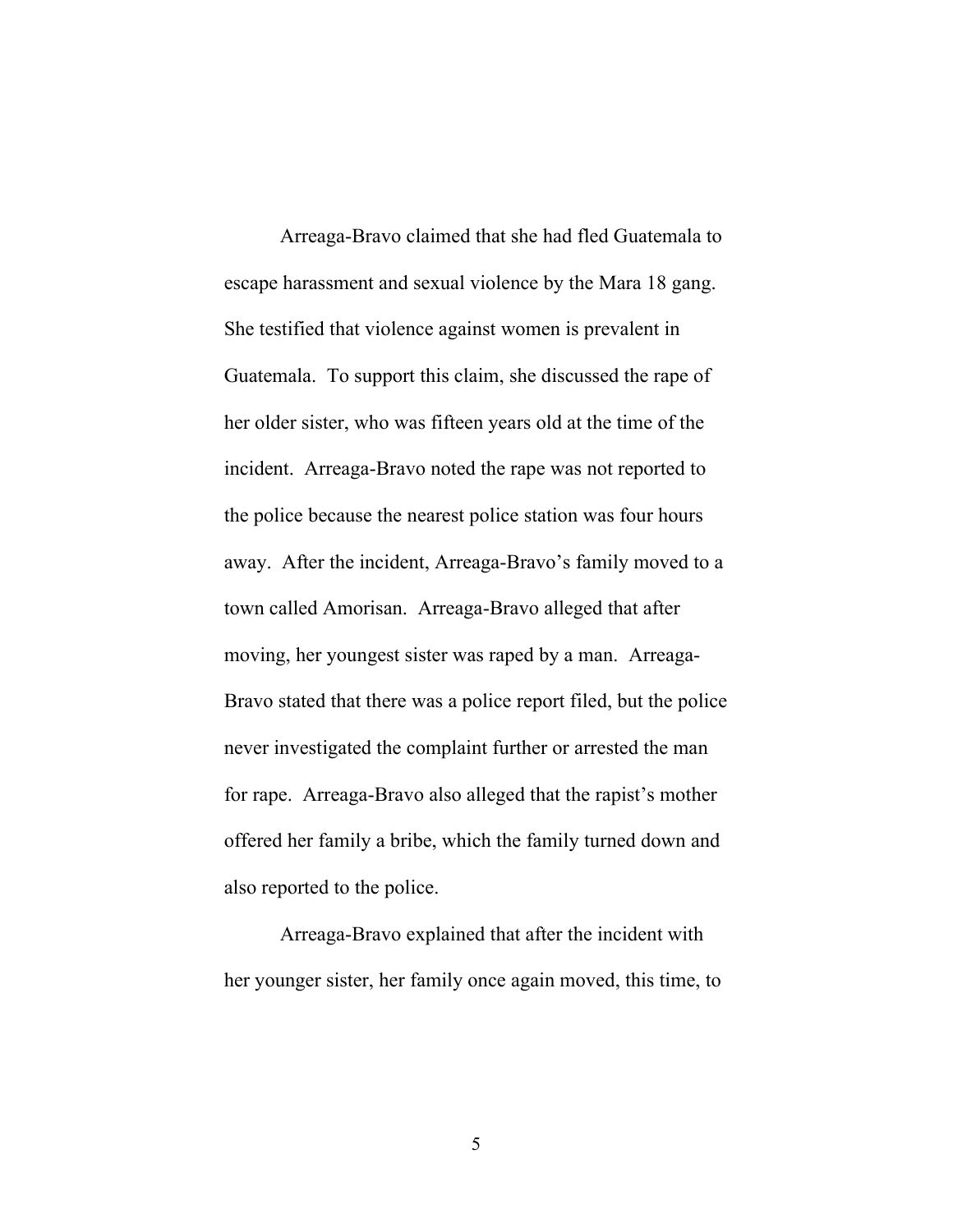a town called Malacatan. Arreaga-Bravo stated that while living in Malacatan, she worked in Talisman, a dangerous town near the Mexican border. In her amended affidavit, Arreaga-Bravo detailed an event in which a friend in Talisman was raped by multiple men while working.

As for her own experiences, Arreaga-Bravo discussed an event in which a man came inside her store and asked how much it would cost to sleep with her. She alleged that in early 2016, she was targeted by Mara 18 gang members to be enlisted to become a gang member's girlfriend. Arreaga-Bravo refused and from that point she began to receive threatening messages. Arreaga-Bravo was told that eventually she would have to capitulate to the gang's demands. The harassment against her escalated until one day, two men grabbed her on the street, pulled out a knife, and threatened to kill her unless she surrendered to the gang. Arreaga-Bravo described this event as the impetus for her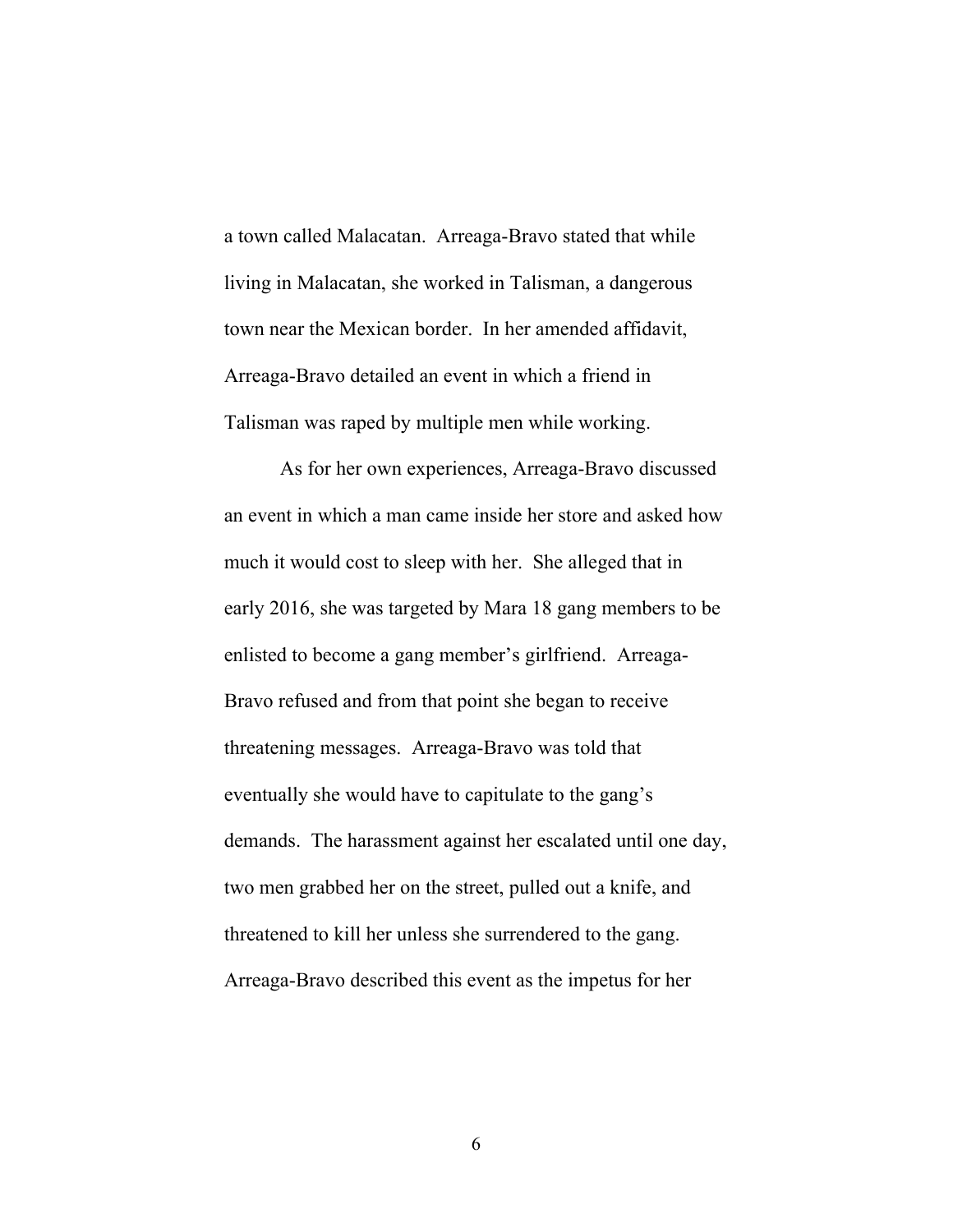fleeing to the United States. She testified that she did not relocate within the country because she felt that the Mara 18 gang would threaten her wherever she lived and that if she returned to Guatemala, gang members would find her and kill her.

In April 2018, the IJ issued a thorough and wellreasoned twenty-four-page decision. The IJ found that Arreaga-Bravo was generally credible, candid, and forthcoming. As for Arreaga-Bravo's claim for asylum, the IJ found that she had not established past persecution or wellfounded fear of future persecution because her proposed social groups—"Guatemalan women," "Young Guatemalan females," and "Guatemalan females subjected to gang recruitment who refuse such recruitment"—did not qualify as particular social groups sufficient to obtain relief. The IJ explained that Arreaga-Bravo's complaints of harassment did not rise to the level of past persecution because the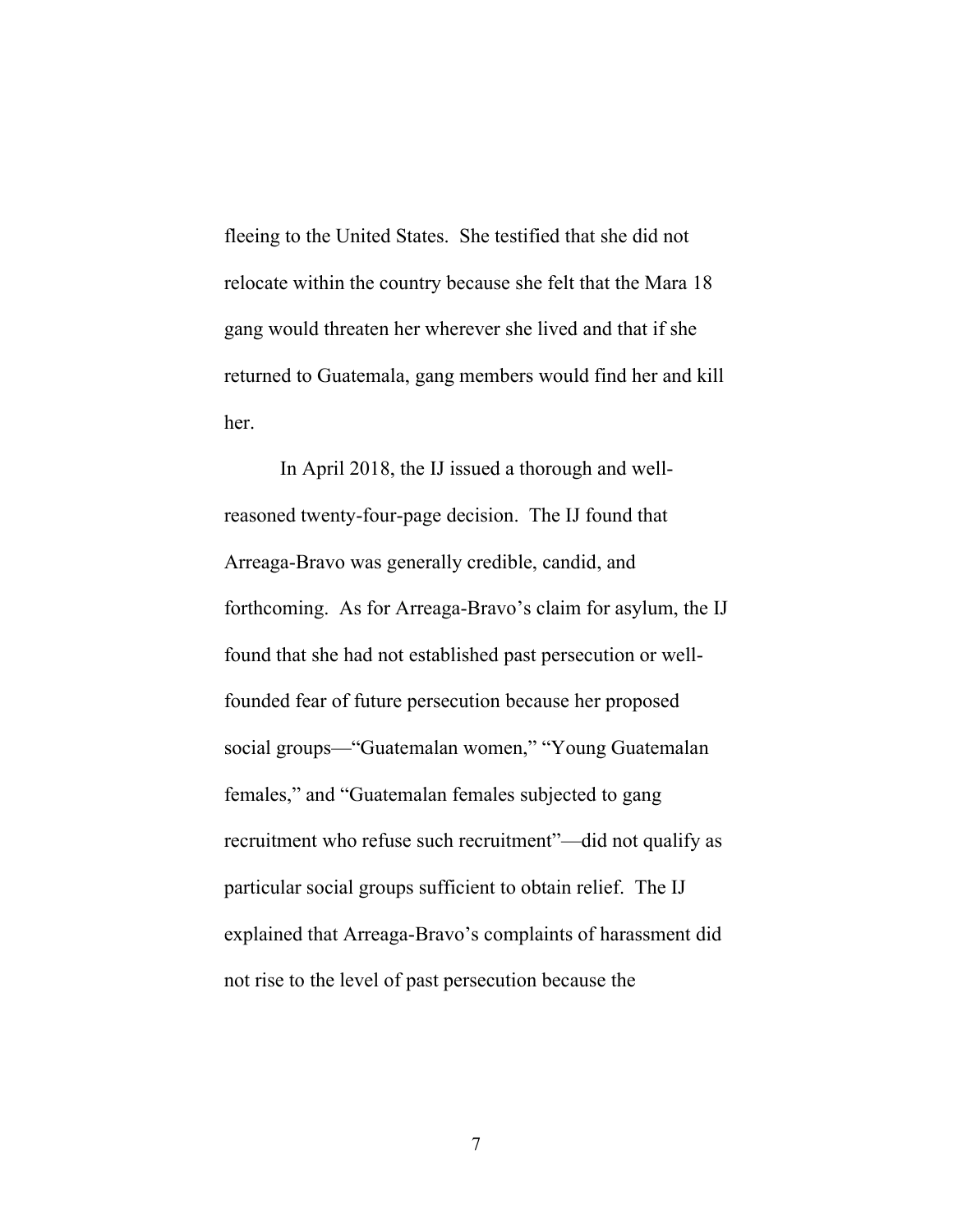harassment was not "imminent, concrete and menacing" as to cause actual harm. A.R. 76 (quoting *Chavarria v. Gonzalez*, 446 F.3d 508, 518 (3d Cir. 2006)).

But as for her withholding of removal claim under CAT, the IJ found that it is more likely than not that Arreaga-Bravo will be harmed if she returns to Guatemala. The IJ assessed that based on the evidence—including events experienced by Arreaga-Bravo, her sisters, and friend, and a country conditions report outlining that Guatemala has the third highest rate of femicide in the world—Arreaga-Bravo was vulnerable and would more likely than not be raped or killed in Guatemala.

The IJ further found that, based on evidence presented, the Guatemalan government would acquiesce in Arreaga-Bravo's torture. The IJ explained that evidence presented including the police not filing charges against her younger sister's rapist and country conditions evidence showing that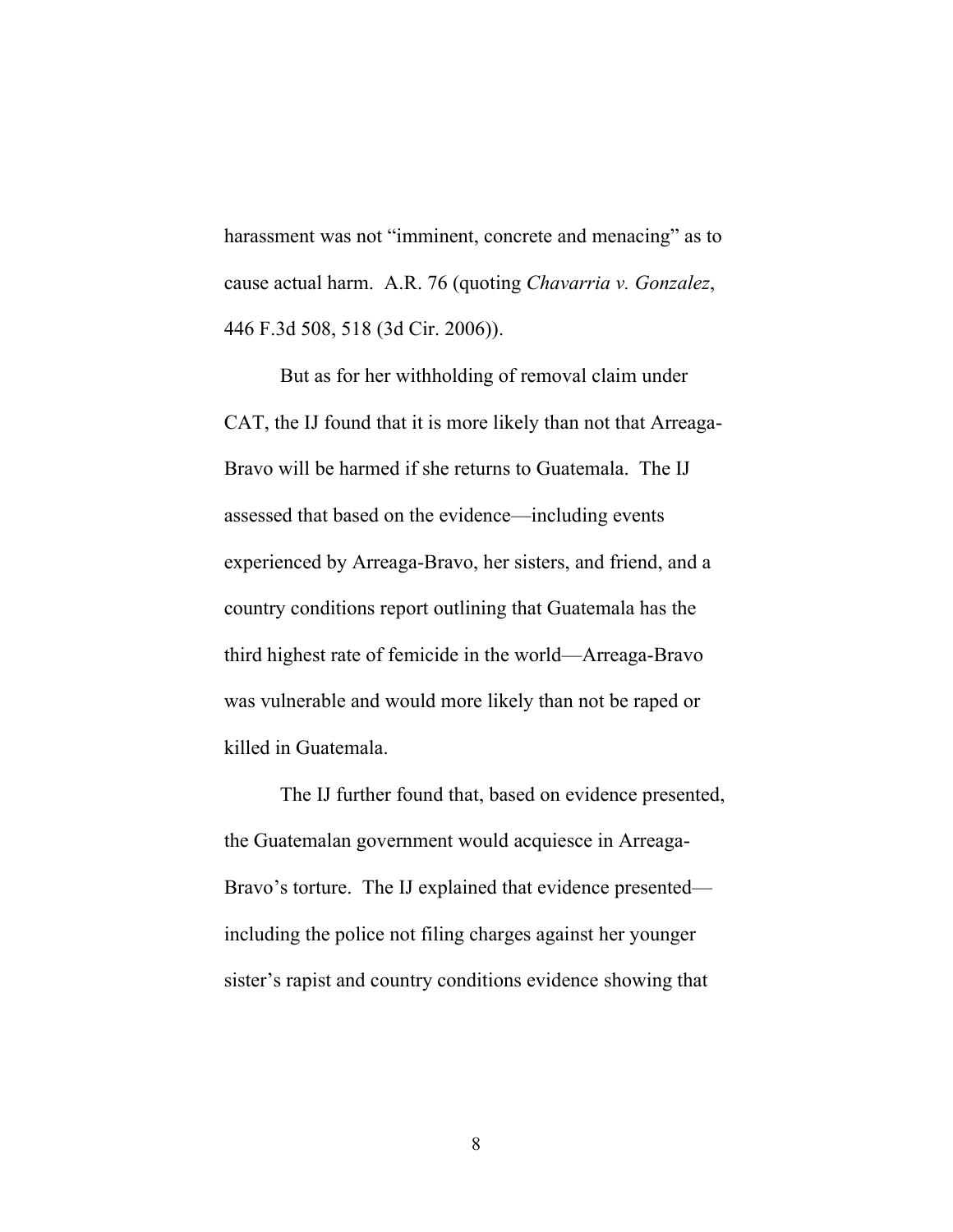the Guatemalan government cannot control violence against women—was enough to establish the government would acquiesce in the torture of Arreaga-Bravo. The IJ noted that while the Guatemalan government has passed a law to combat violence against women, the law is not fully prosecuted, and did not preclude the finding that the government would still acquiesce to torture. Accordingly, the IJ granted Arreaga-Bravo's application for CAT relief.

The Government appealed the IJ's decision. Before reviewing the IJ's findings, the BIA acknowledged that it was reviewing findings of fact for clear error, including any credibility determinations, and reviewing de novo all other issues. The BIA found that Arreaga-Bravo had not established eligibility for protection under CAT, concluding that the record did not support that it was more likely than not that she would be tortured with the acquiescence of the government. The BIA explained that the IJ had speculated in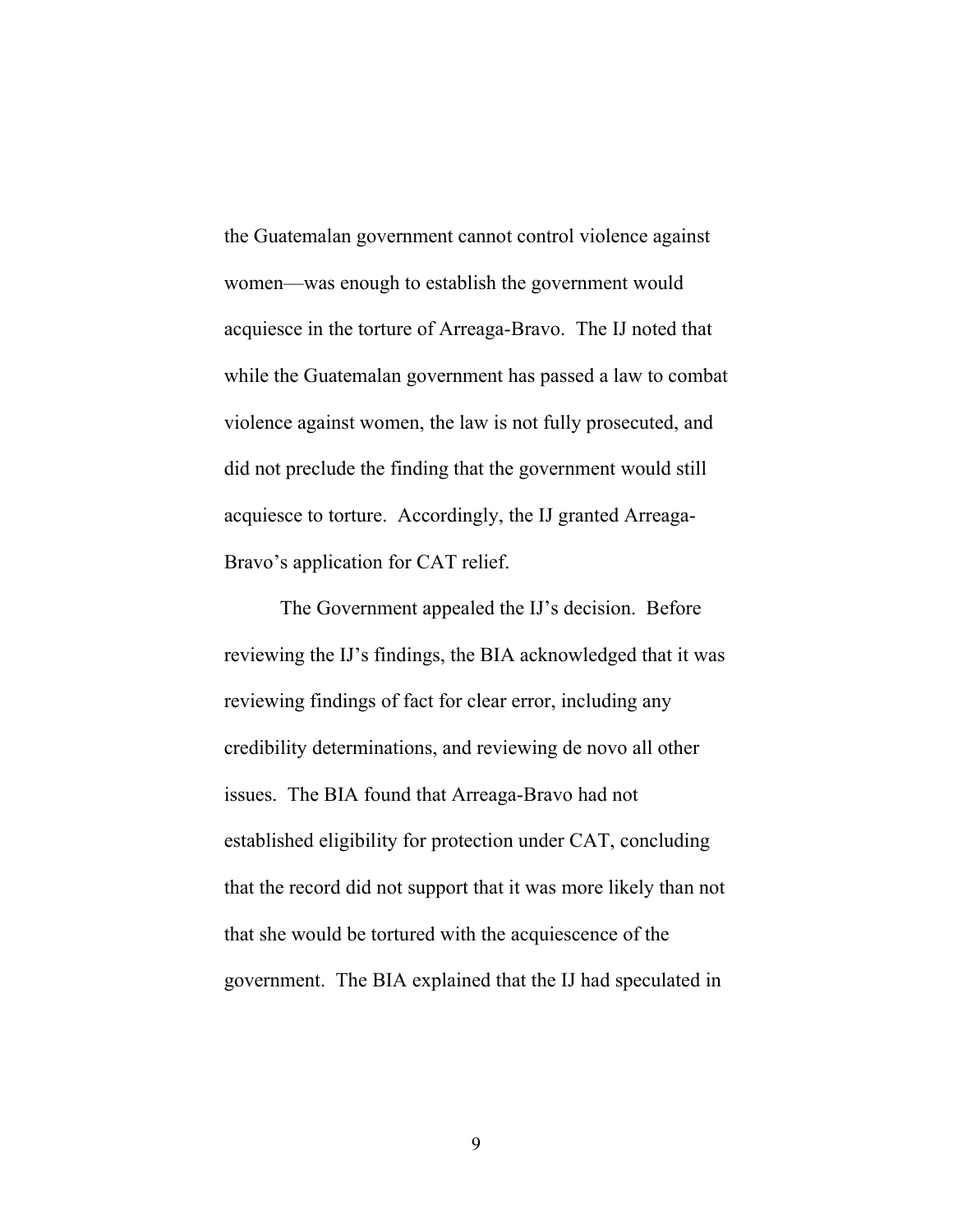determining Arreaga-Bravo's likelihood of torture. The BIA explained that, while the country conditions report evidenced violence against women in Guatemala generally, it was not persuaded that Arreaga-Bravo faced a particularized risk of harm. As such, the BIA held it was "unable to uphold" the IJ's decision granting the application for protection under CAT. A.R. 5.This appeal followed.

#### **II. JURISDICTION AND STANDARD OF REVIEW**

The BIA had jurisdiction under 8 C.F.R. §

1003.1(b)(3). We have jurisdiction under 8 U.S.C. § 1252(a).

For findings of fact, the BIA is required to apply a clearly erroneous standard of review to the IJ's determinations,  $8 \text{ C.F.R. } § 1003.1(d)(3)(i)$ , and a de novo standard of review to the IJ's decisions of law, 8 C.F.R. §  $1003.1(d)(3)(ii)$ . We review de novo whether the agency properly analyzed the applicant's CAT protection claim. *See Quinteros v. Att'y Gen.*, 945 F.3d 772, 786 (3d Cir. 2019).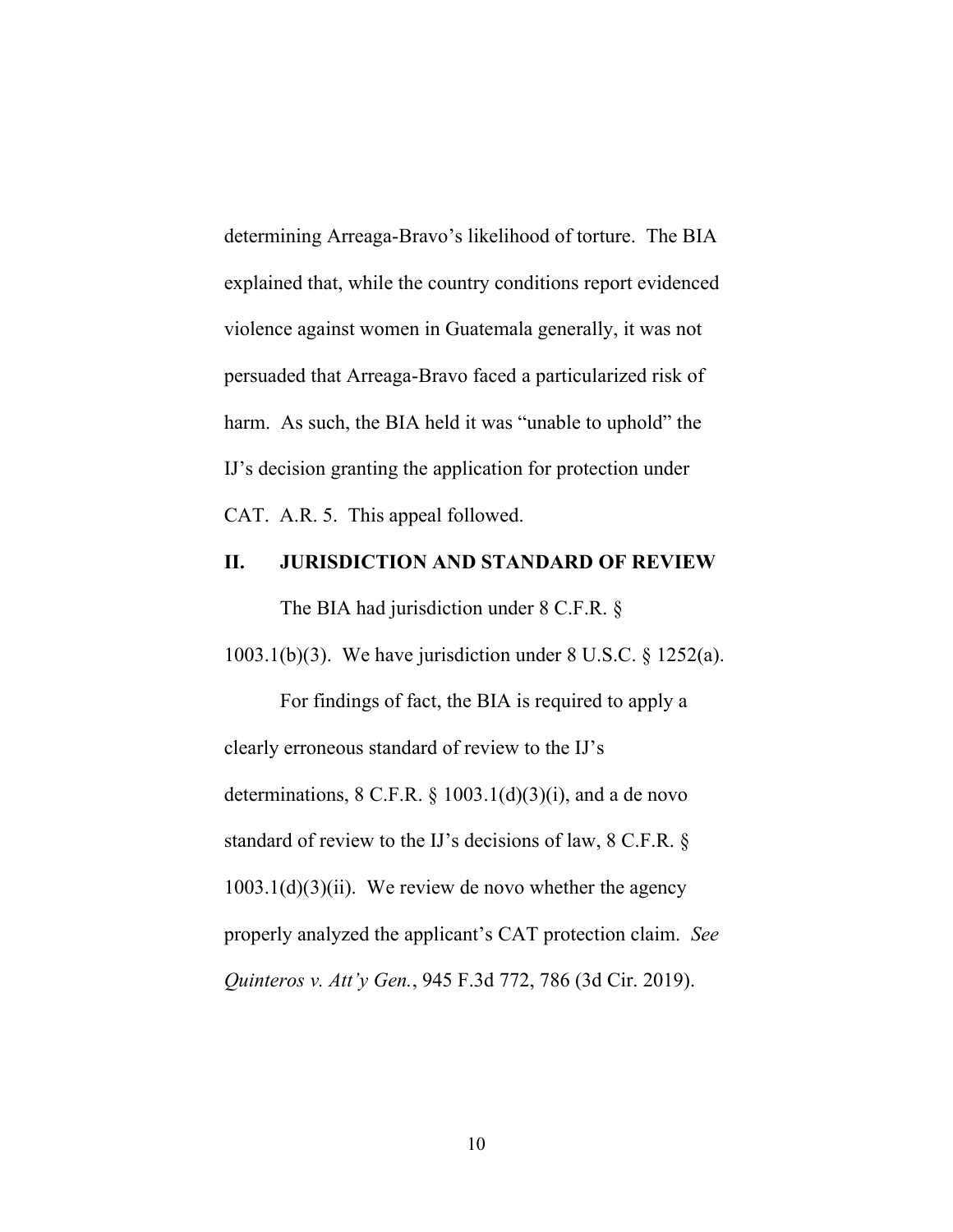#### **III. DISCUSSION**

Arreaga-Bravo argues that the BIA erred in rejecting the IJ's factual finding that it was more likely than not that she would be tortured if she returned to Guatemala. She also maintains that the BIA applied the wrong standard of review to the IJ's finding that the Guatemalan government will acquiesce in that torture.

#### **A. LIKELIHOOD OF FUTURE TORTURE**

We agree with Arreaga-Bravo that the BIA failed to apply the clearly erroneous standard in reversing the IJ's factual determination on the likelihood of future torture.

To qualify for relief under CAT, an individual must establish that "it is more likely than not that he or she would be tortured if removed to the proposed country of removal." 8 C.F.R. § 1208.16(c)(2); *see Kaplun v. Att'y Gen*., 602 F.3d 260, 268 (3d Cir. 2010). Torture is defined as "an extreme form of cruel and inhuman treatment and does not include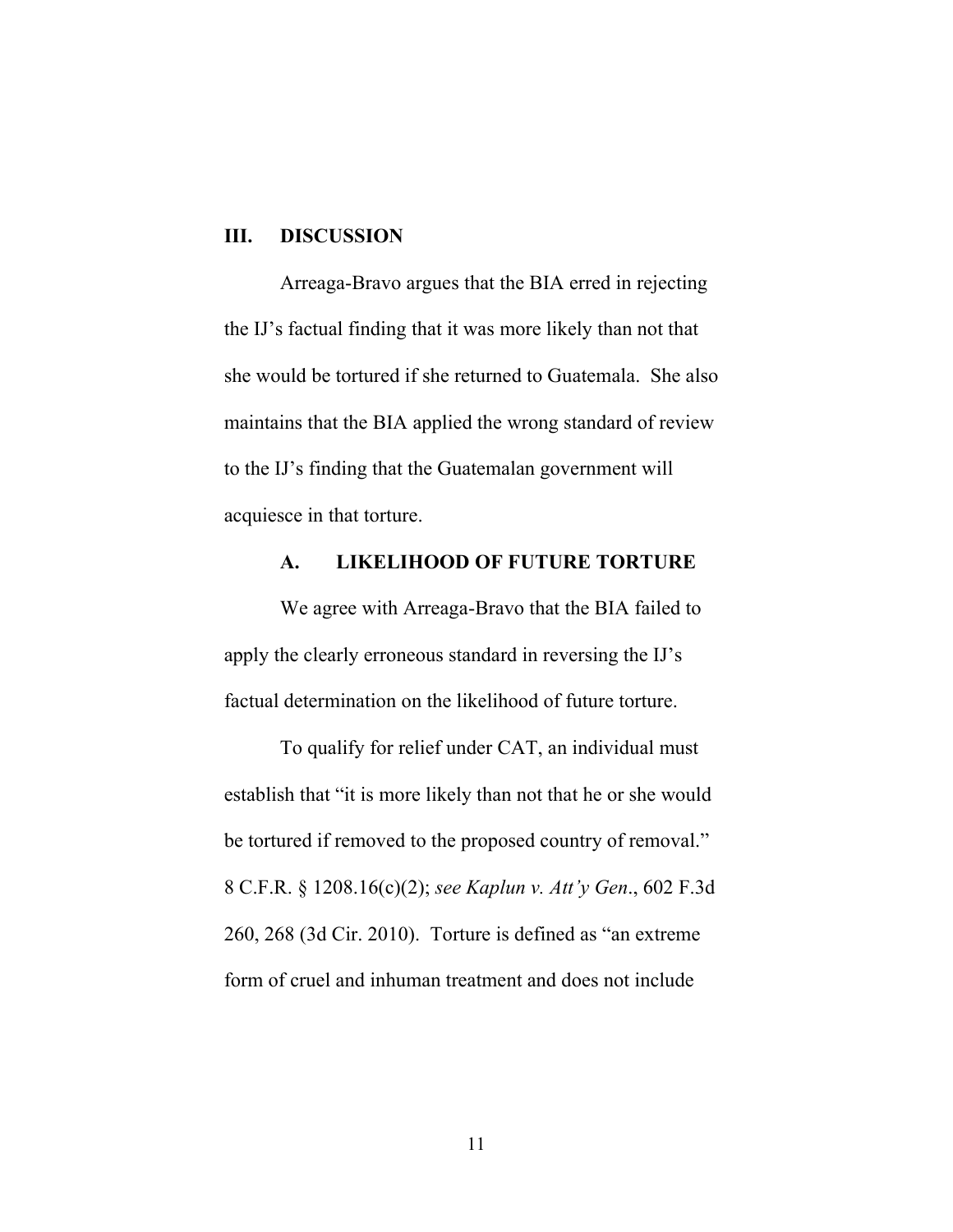lesser forms of cruel, inhuman or degrading treatment or punishment that do not amount to torture." 8 C.F.R. § 1208.18(a)(2). Likelihood of future torture is "a mixed question of law and fact" which requires "the IJ [to] address two questions: '(1) what is likely to happen if the petitioner is removed; and (2) does what is likely to happen amount to the legal definition of torture?'" *Myrie v. Att'y Gen.*, 855 F.3d 509, 516 (3d Cir. 2017) (quoting *Kaplun*, 602 F.3d at 271).

In support of her CAT claim, Arreaga-Bravo provided: her own testimony; an amended affidavit describing her experiences; police and medical reports on the 2005 rape of her sister in Malacatan; news articles describing the existent country conditions in Guatemala; and the declarations of three experts about gender-based violence in Guatemala and the effect of trauma on an asylum applicant's ability to recall and recount his or her experiences.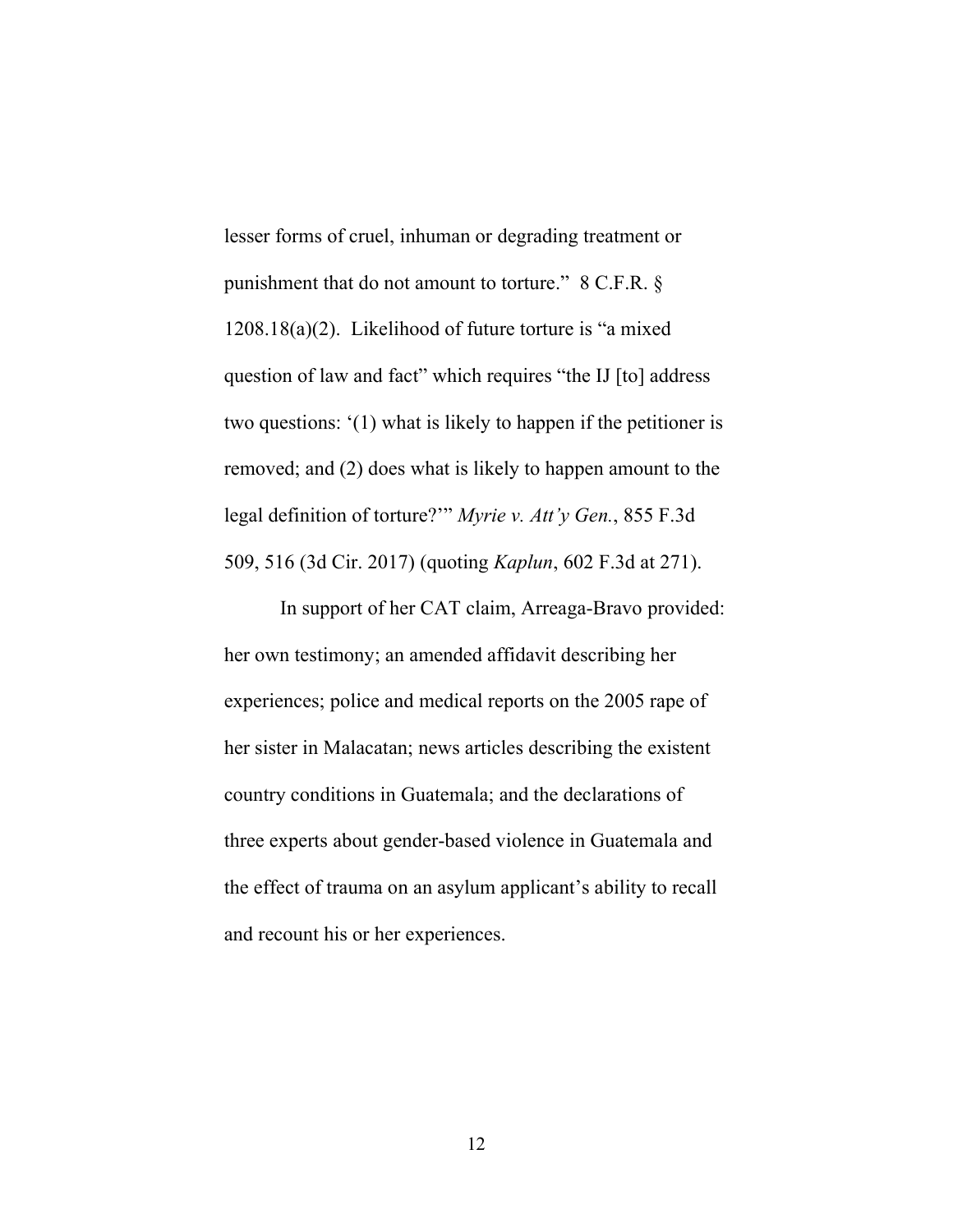The IJ made a factual determination that Arreaga-Bravo would "more likely than not . . . be raped or killed if she returned to Guatemala." A.R. 84. The IJ explained that Arreaga-Bravo's "childhood, adolescence, and early adulthood in Guatemala were plagued with instances of violence against women." A.R. 84-85. The IJ detailed these events:

> When [Arreaga-Bravo] was very young, her older sister was raped by a gang member while they were living in La Batalia. Years later, [Arreaga-Bravo's] younger sister was also raped by a known gang member while they were living in Amorisan. When [Arreaga-Bravo] began working in Talisman, a border town close to Mexico, men often propositioned her for sex, and her friend, who sold ice cream in Talisman, was raped by multiple gang members. When [Arreaga-Bravo] moved to Mal[a]catan, her and her friend were held up at gunpoint and, on another occasion, gang members broke into her family's home and stole all of their valuables. Beginning in 2016, Mara 18 attempted to recruit [Arreaga-Bravo] to be the girlfriend of one of their gang members. When [Arreaga-Bravo] refused, she started receiving threatening phone messages. [Arreaga-Bravo] changed her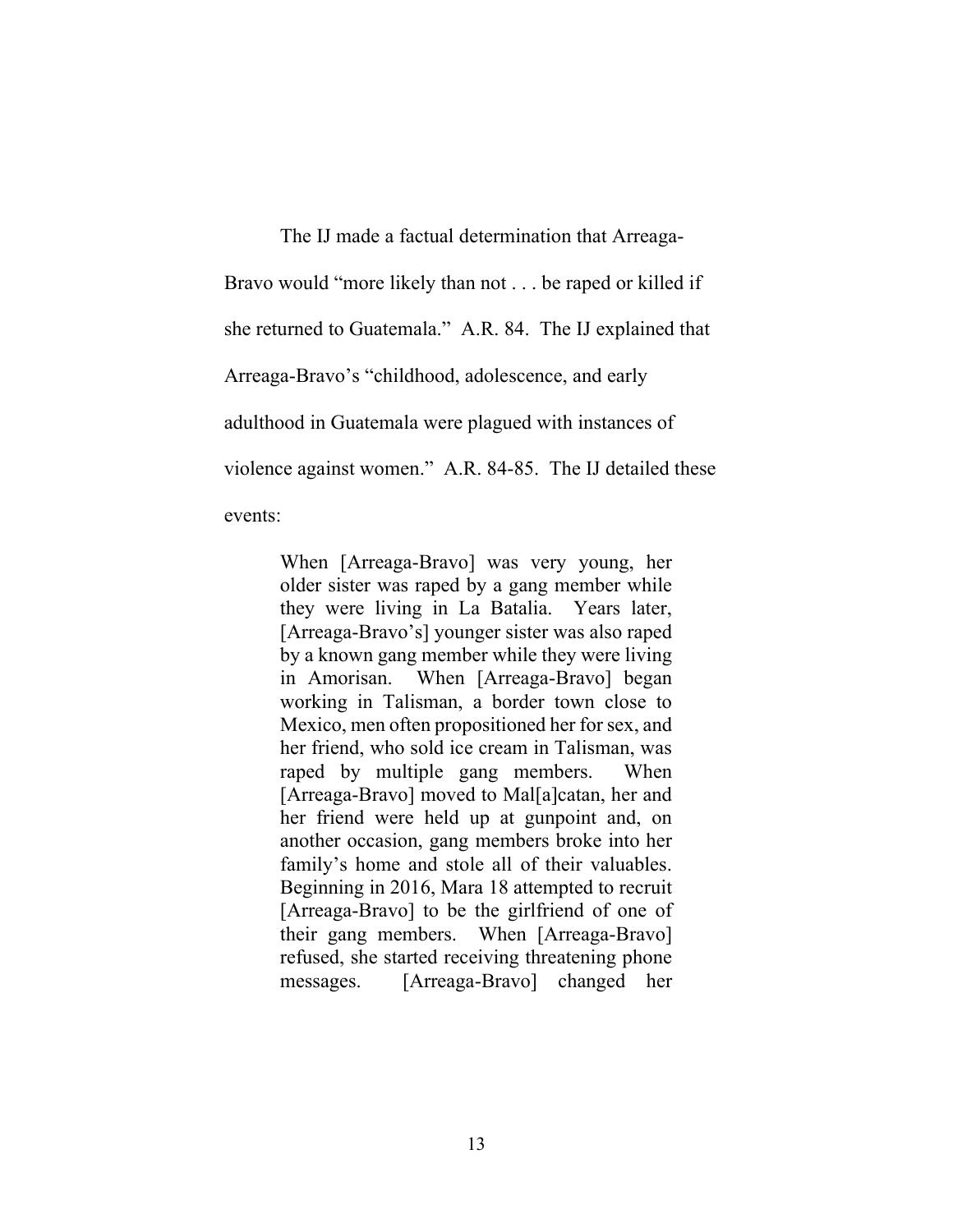telephone number, but the gang members somehow found her new number and continued sending her messages. Two Mara 18 gang members subsequently approached [Arreaga-Bravo] on the street, held her a[t] knifepoint, and threatened to kill her and her family if she refused to join their gang. [Arreaga-Bravo] fled Guatemala shortly after this incident in April 2016.

A.R. 85.

These events, combined with country conditions evidence presented about the "persistent" and "lethal violence against women" in Guatemala, led the IJ to find that Arreaga-Bravo had satisfied her burden of establishing likelihood of future torture. A.R. 85; *see id.* ("[Arreaga-Bravo's] prior encounters with Mara 18, coupled with her sisters' instances of past torture, her inability to internally relocate, and her return to a country with a staggering rate of violence against women, makes it more likely than not that [Arreaga-Bravo] would be raped or killed in Guatemala.").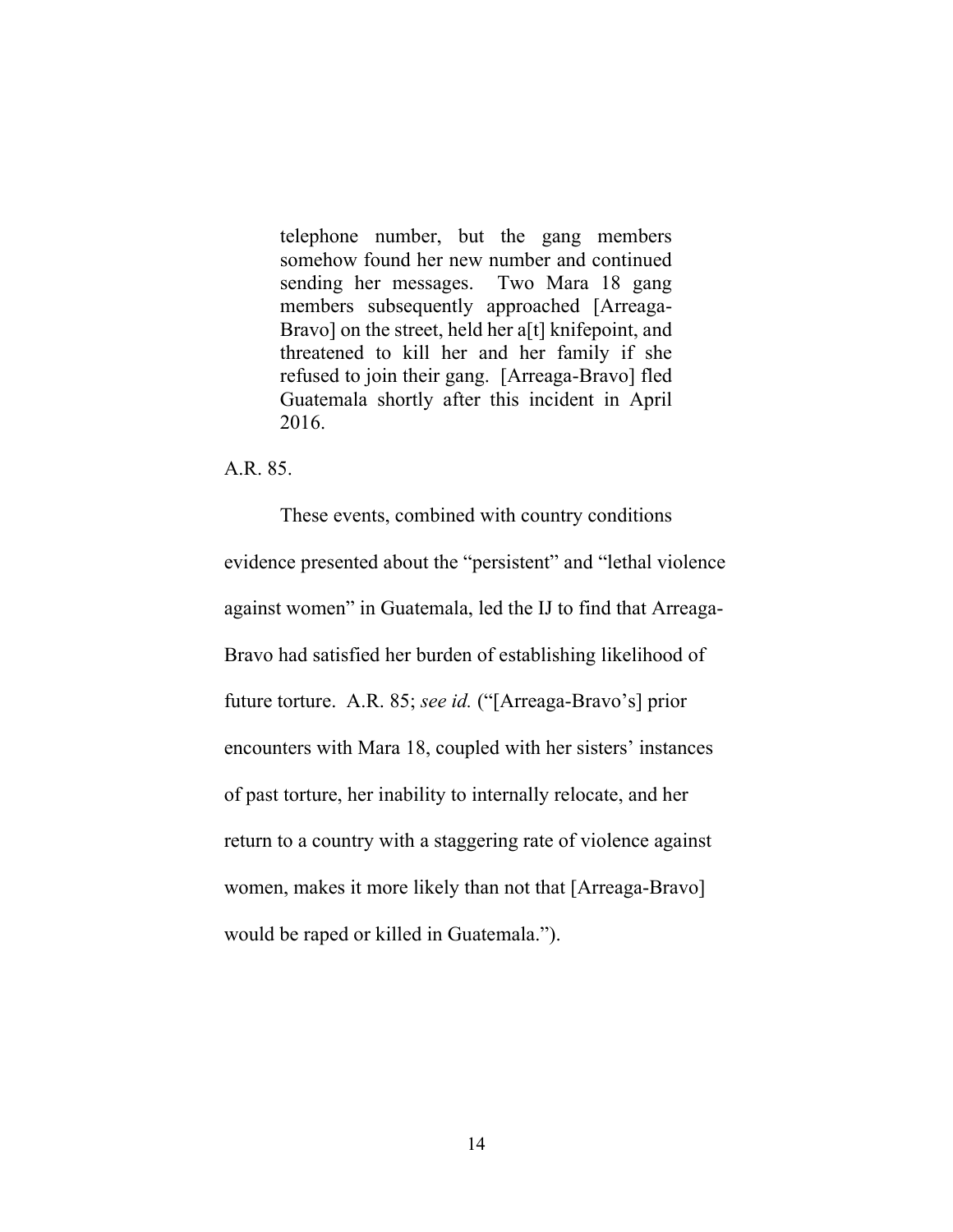In reviewing this finding on appeal, the BIA concluded "that the record does not support that it is more likely than not that [Arreaga-Bravo] will be tortured in Guatemala." A.R. 4. The BIA acknowledged the horrific incidents involving Arreaga-Bravo's sisters and friend. But it noted that "the record is unclear" if there are ongoing problems related to Arreaga-Bravo's sisters. A.R. 4–5. It explained that "the absence of past torture and sufficiently individualized evidence that it is more likely than not that specifically [Arreaga-Bravo] will be tortured" means it is "unable to agree" with the Immigration Judge's predictive finding." A.R. 5-6. And overall, "on this record, the overall evidence does not sufficiently persuade us that [Arreaga-Bravo] faces a particularized risk of torture." A.R. 5.

We have explained that a finding is clearly erroneous "when . . . the reviewing court on the entire evidence is left with the definite and firm conviction that a mistake has been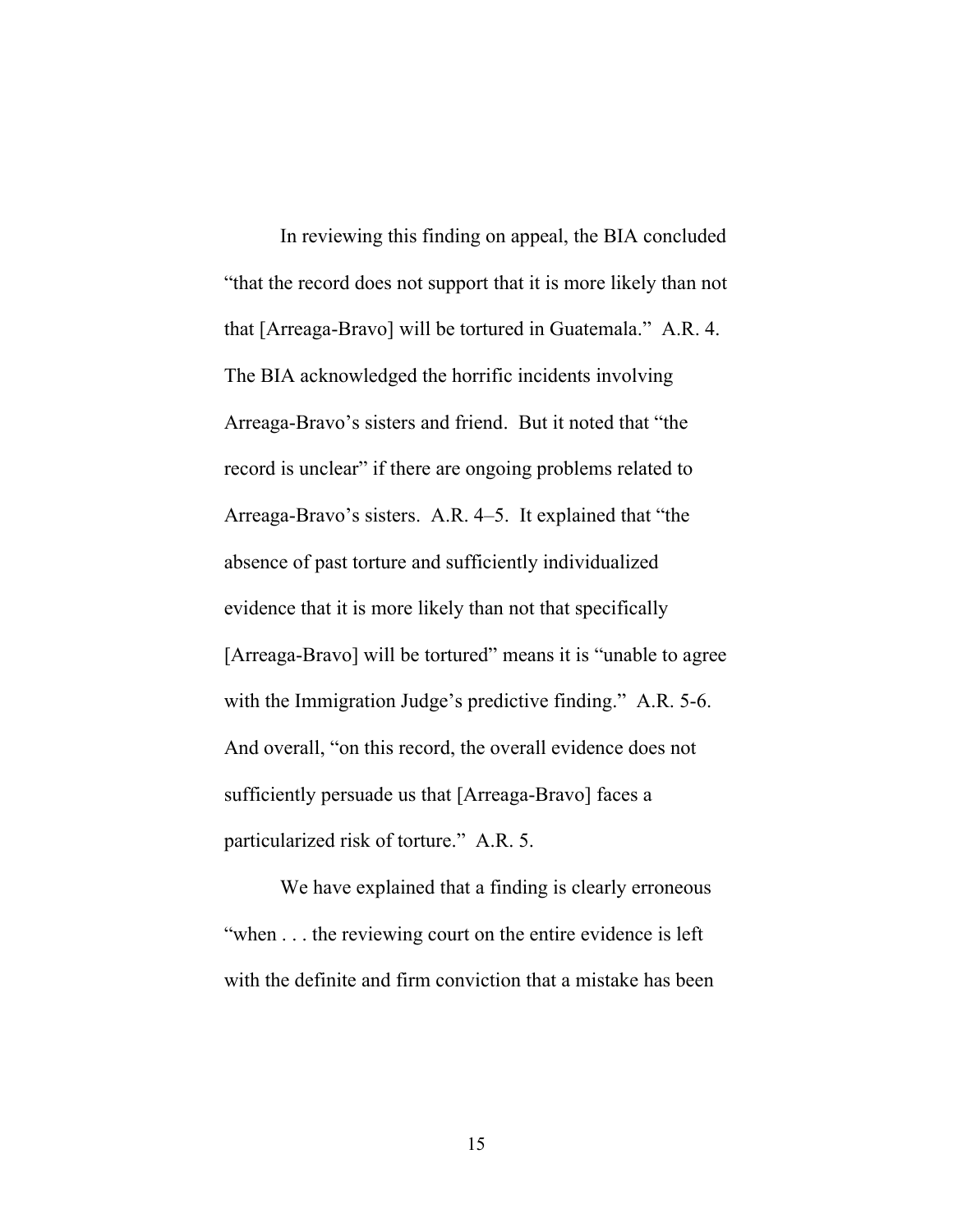committed." *United States v. Murray*, 821 F.3d 386, 391 (3d Cir. 2016) (internal quotation marks and citation omitted). But if "there are two permissible views of the evidence, the factfinder's choice between them cannot be clearly erroneous." *Fed. Trade Comm'n v. AbbVie Inc.*, 976 F.3d 327, 368 (3d Cir. 2020) (internal quotation marks and citation omitted). That is the case here.

It was not the BIA's role to determine whether it agreed with the IJ's weighing of the evidence in Arreaga-Bravo's favor. Its role was to point to findings by the IJ that were "an obvious, plain, gross, significant, or manifest error or miscalculation." *Mendoza-Ordonez v. Att'y Gen.*, 869 F.3d 164, 169 (3d Cir. 2017) (internal quotation marks and citation omitted). 1 Rather than do this, the BIA substituted its view of

<sup>&</sup>lt;sup>1</sup> The only instance in which the BIA seemingly applied clear error review was in addressing whether Arreaga-Bravo would be "an ideal target for gang recruitment." A.R. 4. The BIA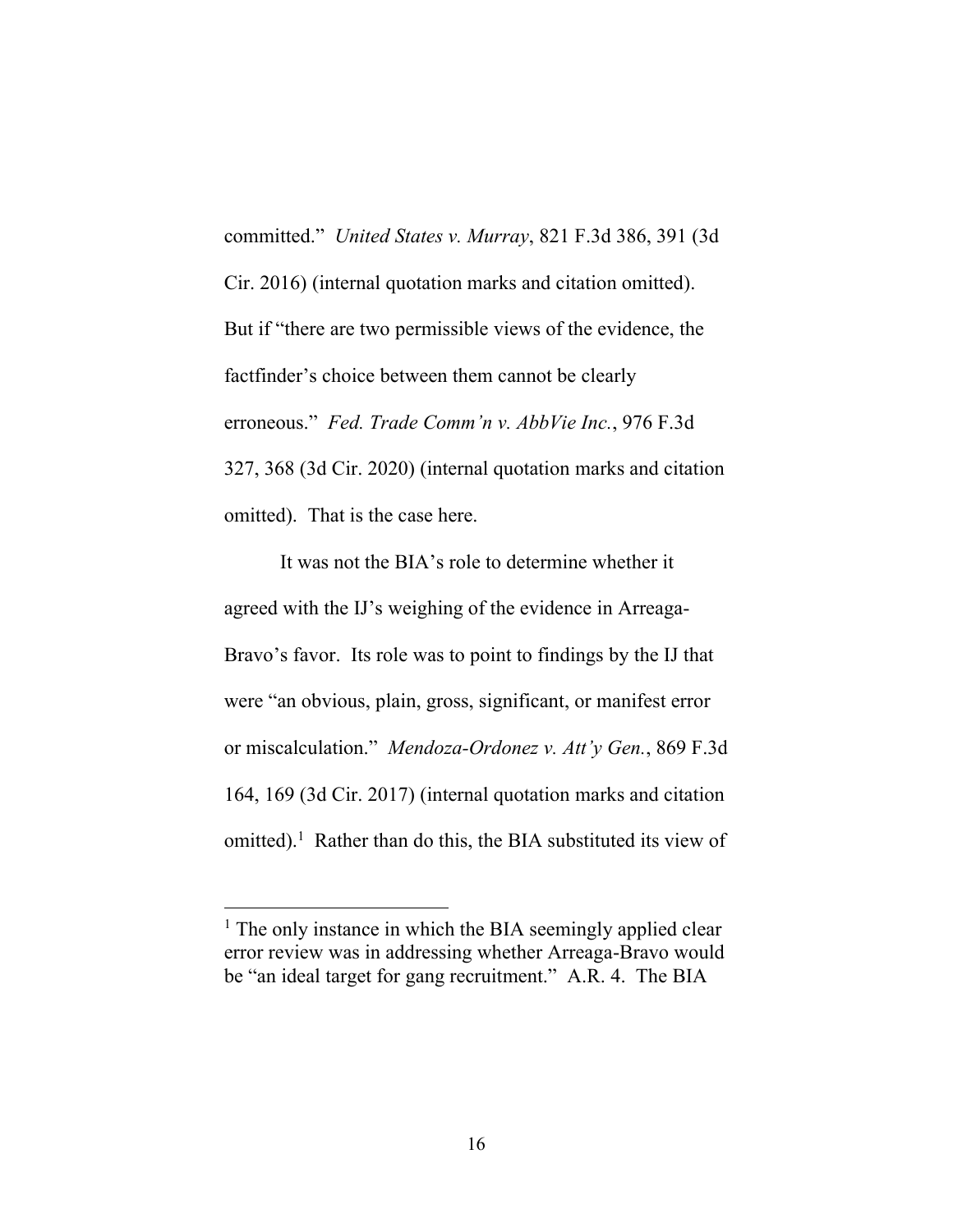the evidence for that of the IJ, rather than reviewing for clear error, and concluded that it was "not sufficiently persuade[d]" with the IJ's conclusion. A.R. 5. But the clear error "standard plainly does not entitle a reviewing court to reverse the finding of the trier of fact simply because it is convinced that it would have decided the case differently." *Alimbaev v. Att'y Gen.*, 872 F.3d 188, 195 (3d Cir. 2017) (quoting *Anderson v. City of Bessemer*, 470 U.S. 564, 573 (1985)).

# **B. GOVERNMENT ACQUIESENCE**

The BIA's misapplication of the clearly erroneous standard also plagued its analysis of the IJ's determination about government acquiescence.

held that the IJ's description of Arreaga-Bravo "as a single" female" was "clearly erroneous" because "the record reflects that she is no longer single." A.R. 4. But as Arreaga-Bravo correctly points out, "[n]ot only is there no such evidence in the record, but this small point does not provide sufficient reasoning to overturn the IJ's broader findings." Pet'r's Br. 24.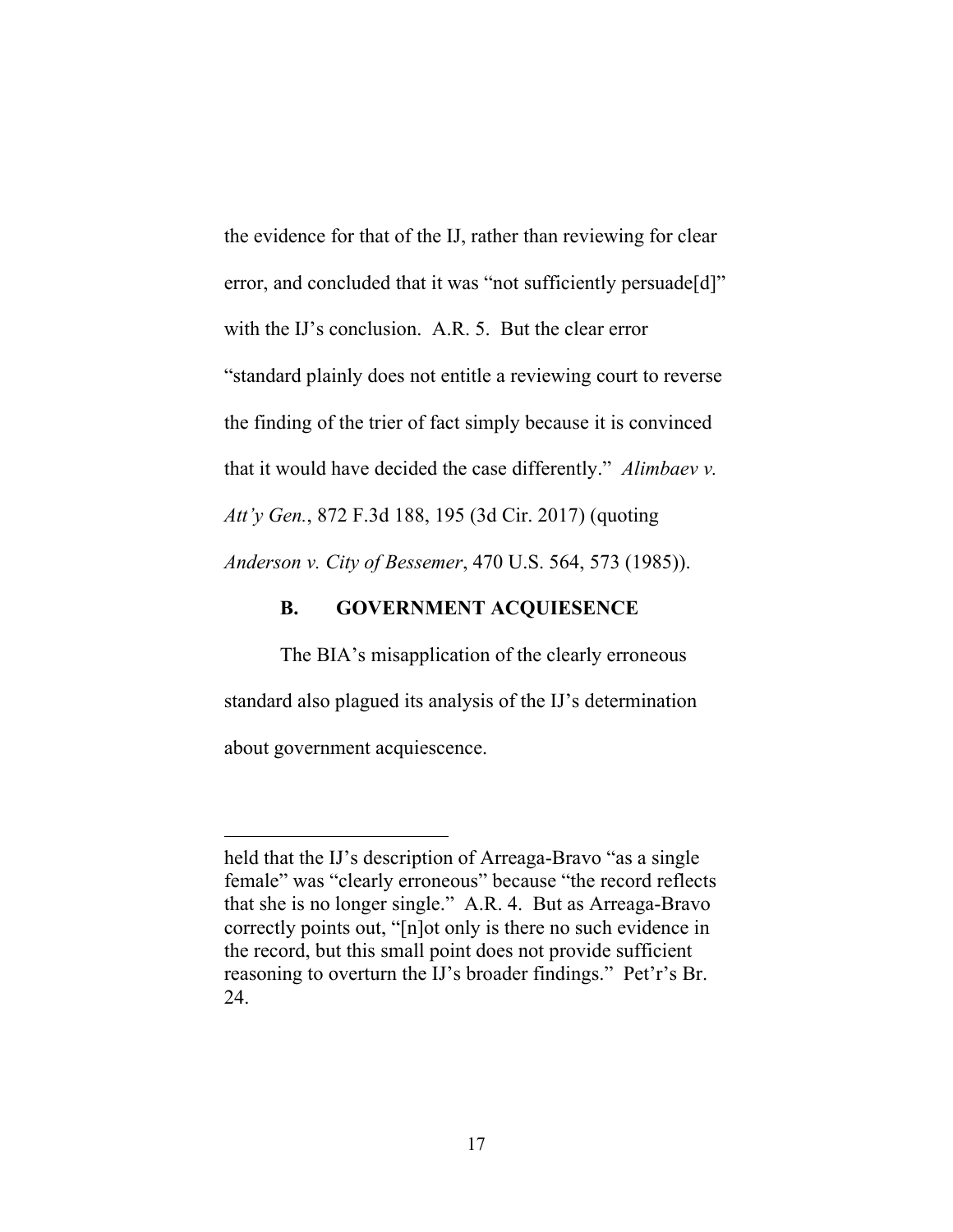In *Myrie*, we explained that:

In assessing whether an applicant has established that public officials will acquiesce to the feared tortuous [sic] acts of a non-state actor, the IJ also must conduct a two-part analysis. First, the IJ makes a factual finding or findings as to how public officials will likely act in response to the harm the petitioner fears. Next, the IJ assesses whether the likely response from public officials qualifies as acquiescence under the governing regulations. . . . While the Board reviews the first part for clear error, it must review the second de novo.

855 F.3d at 516-17. The BIA and the IJ "must answer" both

prongs "when evaluating a CAT claim," and they "may not

ignore evidence favorable to the alien." *Quinteros*, 945 F.3d

at 786.

The IJ determined that "[b]ased on the evidence before the Court . . . the Guatemalan government would remain willfully blind to the tortuous [sic] actions carried out by gangs and other criminal organizations against women in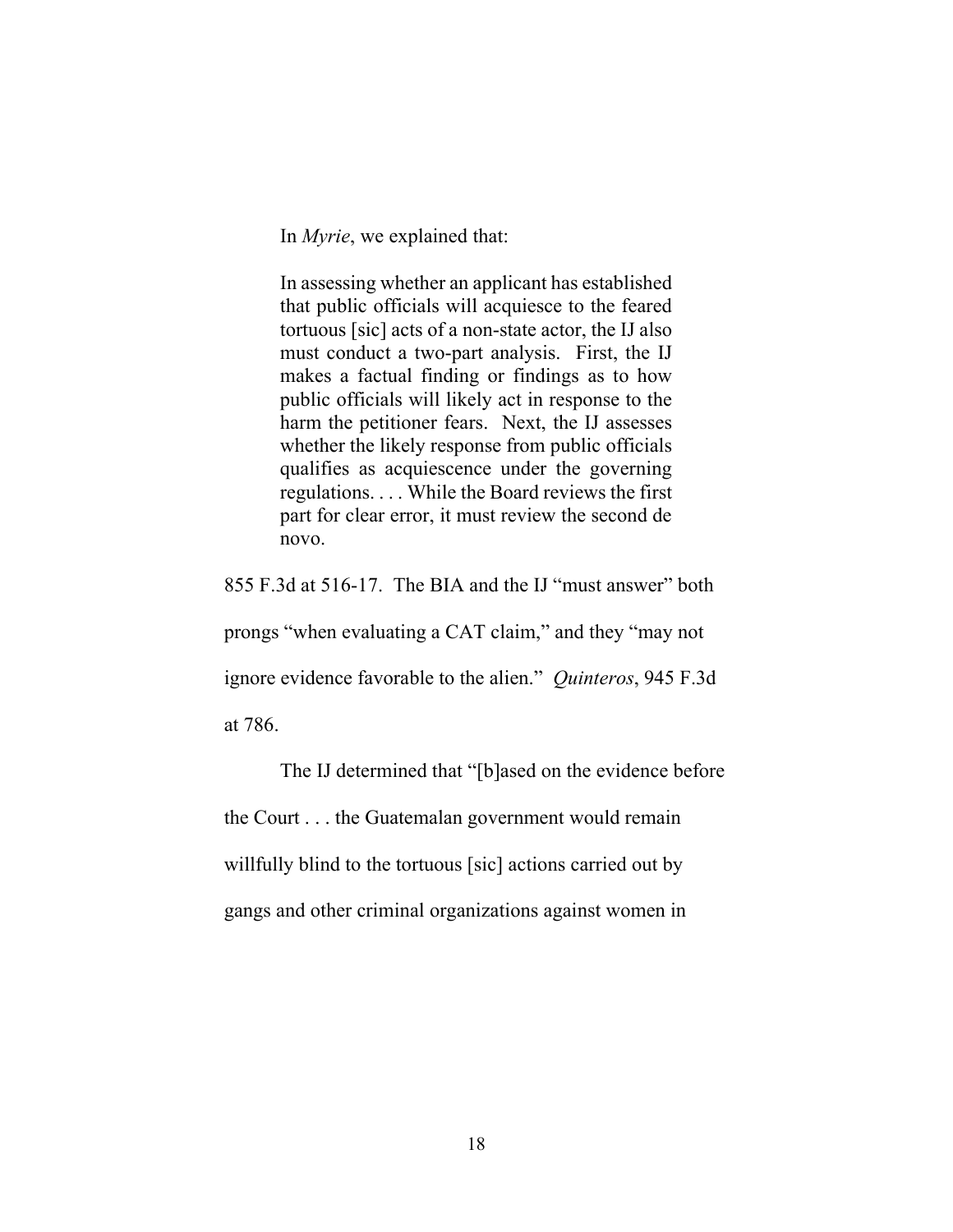Guatemala." A.R. 85–86. The IJ first invoked Arreaga-

Bravo's own experience as support:

[Arreaga-Bravo] credibly testified that her younger sister . . . was raped by a known gang member in 2005. [Arreaga-Bravo's] parents reported the rape to the police, but, despite providing medical proof of the rape and identifying the individual responsible, the police stopped investigating [the] rape. Shortly before this, the mother of [Arreaga-Bravo's sister's] rapist bribed [Arreaga-Bravo's] mother to drop the charges. When [Arreaga-Bravo]'s mother refused the bribe, [Arreaga-Bravo] heard rumors that the mother of [Arreaga-Bravo's sister's] rapist then bribed the police to drop the charges. [The] rapist was never arrested and no charges were filed against him.

A.R. 86.

Then, the IJ expounded on the country conditions evidence in the record, which bolstered the IJ's conclusion that the Guatemalan government would remain willfully blind to foreseeable torture of Arreaga-Bravo. The IJ noted that statistics continue to show "one woman killed every twelve hours" and "a new case of sexual violence reported every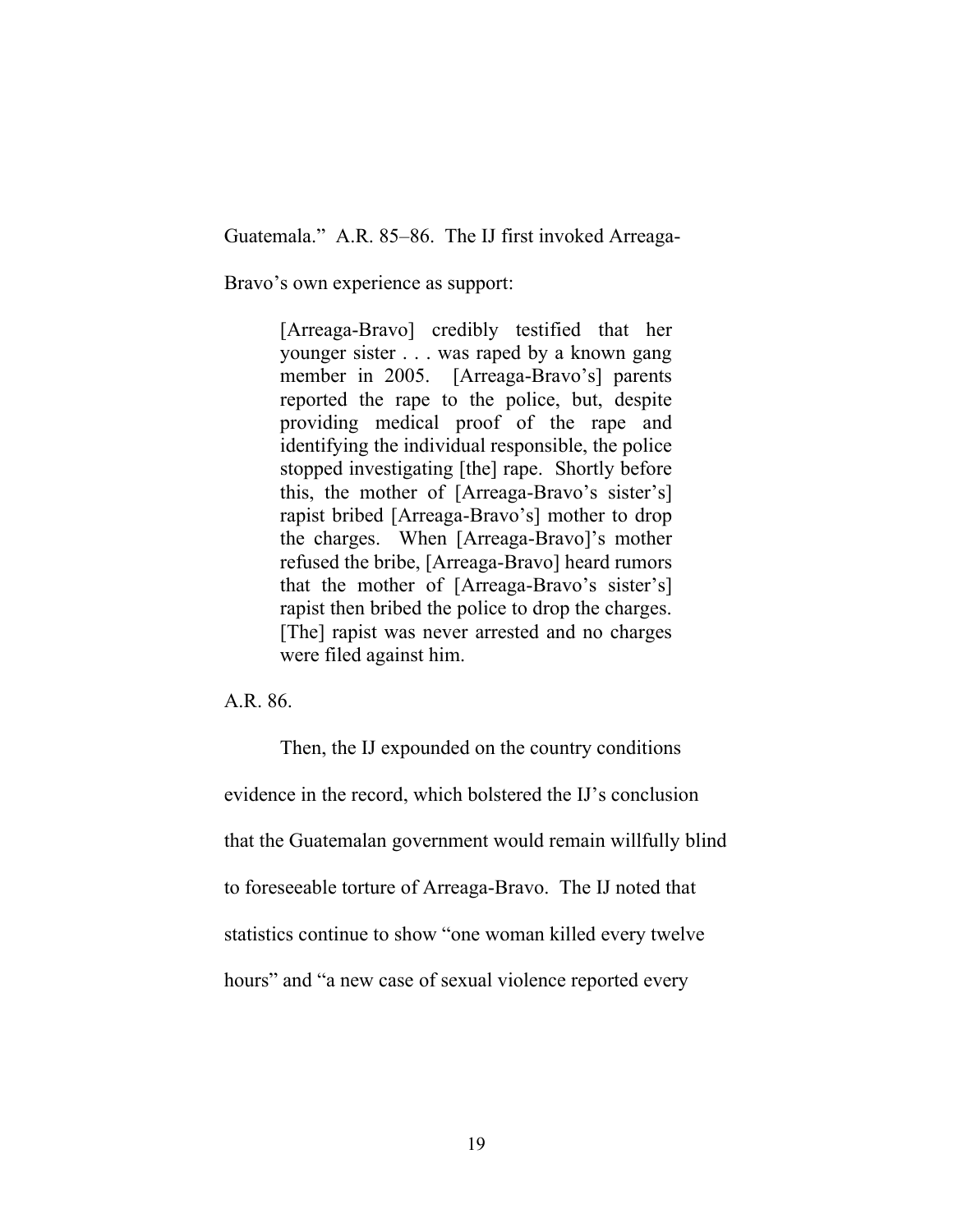forty-six minutes," A.R. 86 (citing the 2016 Human Rights Report), and the government's efforts to prosecute these crimes remain poor. *See* A.R. 87 ("In 2011, more than 20,000 cases were filed with the courts under the 2008 Law Against Femicide, however, less than three percent of those cases resulted in a judgment").

On appeal, the BIA held that "the record does not support that it is more likely than not that [Arreaga-Bravo] will be tortured 'by or at the instigation of or with the consent of a public official or other person acting in an official capacity.'" A.R. 5 (citing 8 C.F.R. § 1208.18(a)(7)). The BIA noted that there was no evidence that Arreaga-Bravo was "harmed by a government official." A.R. 5. The BIA added that it is "unclear whether [Arreaga-Bravo] ever reported her own mistreatments to the police," and that the "record does not support that the younger sister's incident from more than a decade earlier, which allegedly involved police bribery and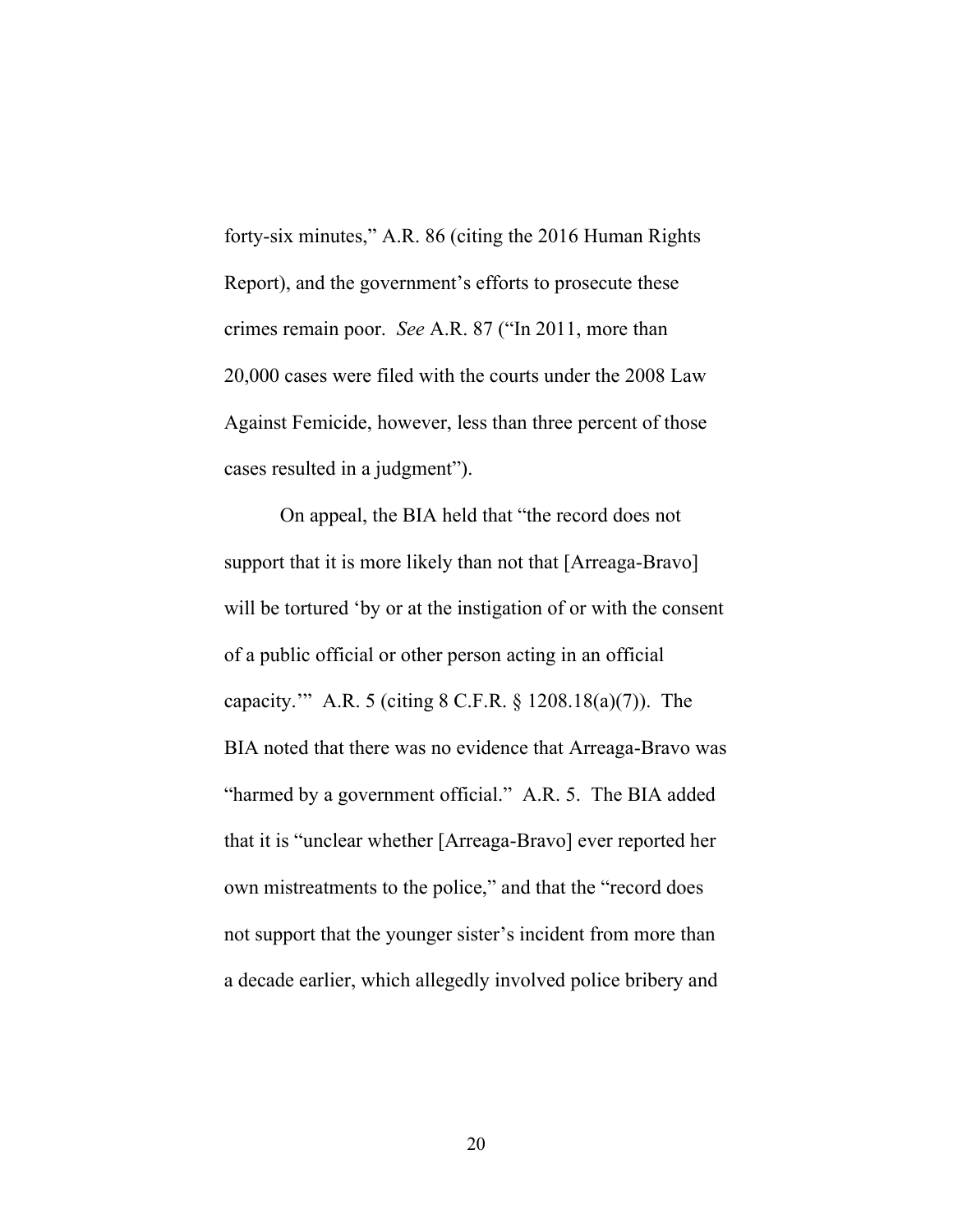corruption, is indicative of government acquiescence involving [Arreaga-Bravo]." A.R. 5. It therefore concluded that "the overall evidence is insufficient to show that the police would specifically fail to act, or that their inability to provide assistance would constitute 'consent or acquiescence' under the regulations.'" A.R. 5.

Again, the BIA improperly reviewed the IJ's factual findings. In accordance with  $8$  C.F.R.  $\S$  1003.1(d)(3)(i), the BIA needed to review the IJ's finding of fact on the government acquiescence question for clear error. But the BIA did not state that it was clearly erroneous for the IJ to find that the Guatemalan government would be unable to protect Arreaga-Bravo from the serious harm he found she was likely to suffer if removed back to Guatemala. Instead, the BIA seemed to review de novo the IJ's factual findings as to how the government is likely to respond to Arreaga-